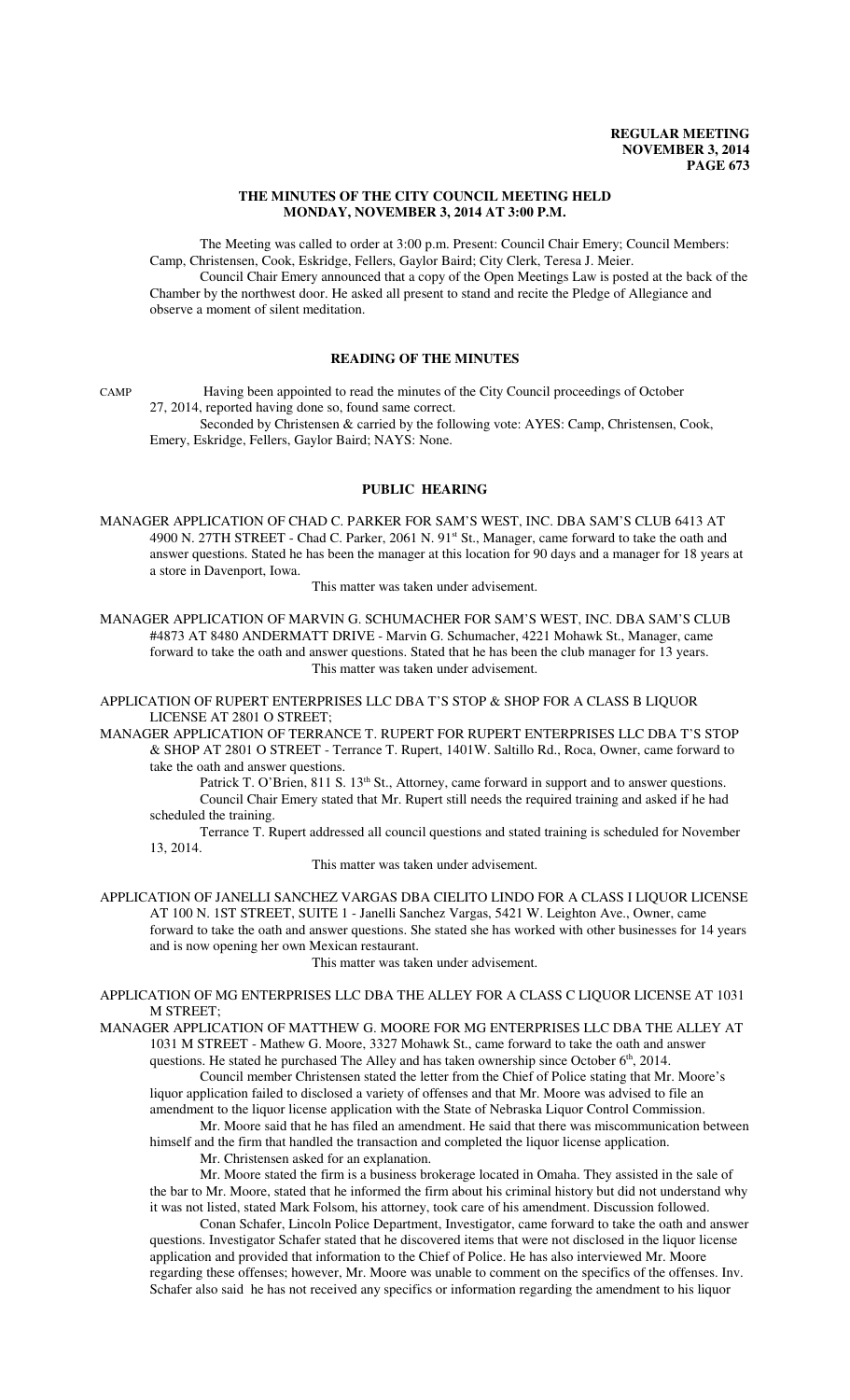license application.

Teresa J. Meier, City Clerk, stated the City Clerk's Office has not received an amendment on the liquor application either.

This matter was taken under advisement.

APPLICATION OF MLOGIC HOLDINGS LLC DBA TILTED KILT PUB & EATER TO EXPAND ITS CLASS I LIQUOR LICENSE TO ADD AN OUTDOOR AREA FOR A NEW LICENSE DESCRIPTION AS A ONE STORY BUILDING APPROXIMATELY 72 FEET BY 79 FEET INCLUDING AN OUTDOOR AREA APPROXIMATELY 37 FEET BY 47 FEET AT 6100 O STREET - Teresa Carrera, 6100 Vine St. Q 81, Assistant General Manager, came forward to take the oath and answer questions. Stated she has been with the company for 6 months and is coming forward to seek an amendment to the existing liquor license to include the outdoor patio.

This matter was taken under advisement.

TEXT AMENDMENT 14007 - AMENDING TITLE 27 OF THE LINCOLN MUNICIPAL CODE TO (1) CORRECT ERRORS MADE IN PREVIOUS TEXT AMENDMENTS AND TO CLARIFY EXISTING LANGUAGE WITHOUT CHANGING THE INTENT OF THE LANGUAGE BY AMENDING SECTION 27.02.200 TO CLARIFY THE DEFINITION OF "STORY" TO PROVIDE FOR A MORE CLEAR UNDERSTANDING OF WHERE THE FIRST STORY OF A STRUCTURE BEGINS; AMENDING SECTION 27.06.160 RELATING TO THE MAJOR ENTERTAINMENT AND EVENT USE GROUP TO PROVIDE GUIDANCE AS TO WHEN A VENUE SHOULD BE CLASSIFIED AS "MAJOR EVENT ENTERTAINMENT," E.G. 500 SEATS OR MORE; AMENDING SECTION 27.06.170 BY AMENDING THE USE GROUP TABLE TO DESIGNATE CABINET SHOPS AND STORES AS A CONDITIONAL USE IN THE H-2 ZONING DISTRICT; AMENDING SECTIONS 27.61.040 AND 27.61.050 TO ADD "OR THIS CHAPTER" AS A REFERENCE TO CLARIFY WHAT METHODS CAN BE USED TO STRUCTURALLY ALTER, RECONSTRUCT, OR RESTORE A NONCONFORMING STRUCTURE; AMENDING SECTION 27.67.066 TO UPDATE PARKING FOR H-3 USES TO REFLECT SPECIFIC USES THAT WERE ALLOCATED A PARKING REDUCTION PRIOR TO USE GROUPS APPROVAL; AMENDING SECTION 27.69.030 GENERAL PROVISIONS FOR SIGNS TO CLARIFY THAT ROOF SIGNS ARE PERMITTED BUT ARE REGULATED UNDER SECTION 27.69.310, TO REQUIRE A CERTAIN SPACING BETWEEN THE LOCATION OF ANY SIGN AND AN ABUTTING RESIDENTIAL PREMISES LOCATED IN A RESIDENTIAL DISTRICT, AND TO CLARIFY THAT IN ALL ZONING DISTRICTS, EXCEPT FOR THE O-1, O-2, AND R-T DISTRICTS, MORE THAN ONE SIGN PER ARCHITECTURAL ELEVATION PER BUILDING IS ALLOWED, PROVIDED THAT THE TOTAL SIGN AREA OF SUCH WALL SIGNS SHALL NOT EXCEED 30% PER ARCHITECTURAL ELEVATION AND NO WALL SIGN SHALL EXCEED 500 SQUARE FEET IN SIGN AREA; AMENDING SECTION 27.69.240 TO CLARIFY THAT MENU BOARDS, ALTHOUGH A TYPE OF FREESTANDING SIGN, HAVE THEIR OWN REGULATIONS; AMENDING SECTION 27.69.290 TO CLARIFY THAT WINDOW SIGNS ARE NOT COUNTED TOWARD THE ALLOCATED PERCENTAGE OF WALL SIGNAGE; AMENDING SECTION 27.69.310 TO INSERT LANGUAGE NEEDED FOR CONSISTENCY BETWEEN THIS SECTION AND SECTION 27.69.030; AMENDING SECTION 27.72.180 TO PROVIDE THAT A COMMERCIAL USE ABUTTING A RESIDENTIAL DISTRICT DOES NOT NEED TO COMPLY WITH THE RESIDENTIAL DISTRICT PROVISIONS IF THE ADJACENT LAND IN THE RESIDENTIAL DISTRICT MAY BE USED FOR A COMMERCIAL USE UNDER A PUD; AND (2) TO MODIFY APPEAL PROCEDURES TO CONSISTENTLY INCLUDE ANY COUNCIL MEMBER OR MAYOR AMONG THE LISTED PERSONS WHO HAVE THE RIGHT TO APPEAL THE APPLICABLE ORDER, APPROVAL, DISAPPROVAL, OR OTHER DECISION BY AMENDING SECTIONS 27.56.140, 27.57.180, 27.62.150, 27.63.025, 27.64.010, 27.69.030, 27.72.190, AND 27.81.021. - Marvin Krout, Director of Planning, came forward to answer questions. He stated that there is nothing that changes the regulation of land. This is all intended to be a clarification and correction to the text. Discussion followed.

This matter was taken under advisement.

AMENDING THE PAY SCHEDULE FOR THE EMPLOYEE GROUP WHOSE CLASSIFICATIONS ARE ASSIGNED TO THE PAY RANGE PREFIXED BY THE LETTER "C" TO CHANGE THE PAY RANGE OF UTILITY SUPERVISOR FROM C26 TO C28 - Doug McDaniel, Director of Human Resources, came forward to state this position is supervised by the LCEA Union. Recent negotiations with Page Union caused a difference of .25 cents between the supervisor and the subordinate position, resulting in the increased pay scale for the Utility Supervisor position. This is at the request of the Public Works Department, Human Resources concur that the total impact is \$22,000.00. This matter was taken under advisement.

AMENDING THE PAY SCHEDULE FOR THE EMPLOYEE GROUP WHOSE CLASSIFICATIONS ARE ASSIGNED TO THE PAY RANGE PREFIXED BY THE LETTER "E" TO CREATE THE CLASSIFICATION OF HUMAN RESOURCES GENERALIST - Doug McDaniel, Director of Human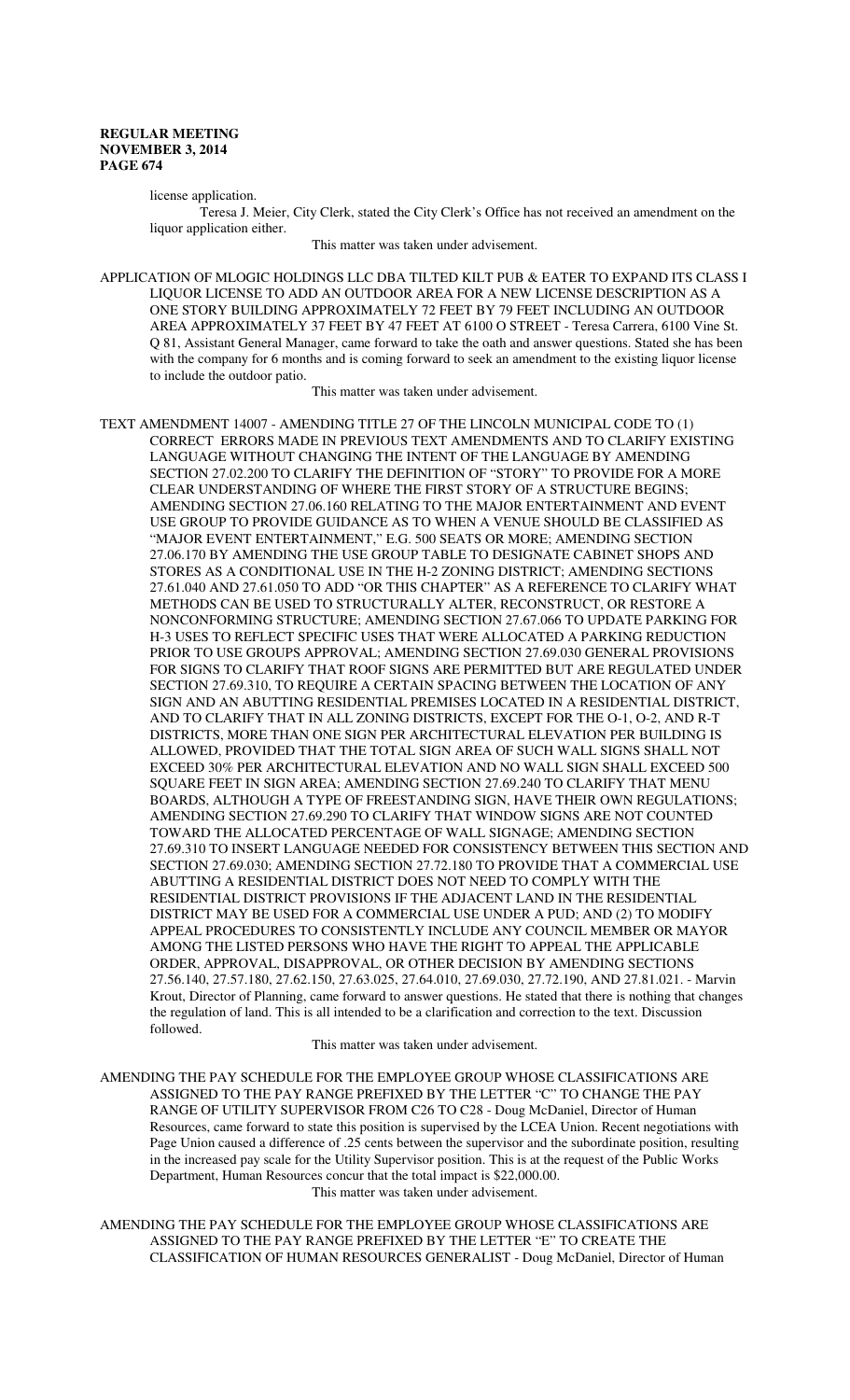Resources, came forward to state this is a request for a new position by the Human Resources Department, it will replace a vacant clerical position that has been held opened for several years. This is within budget and is intended to have a professional level position available to rotate when there are peak loads or times that will help alleviate their customer service issues.

This matter was taken under advisement.

AMENDING SECTION 2.76.400 OF THE LINCOLN MUNICIPAL CODE RELATING TO LEAVES OF ABSENCE WITHOUT PAY TO PROVIDE THAT LEAVE WITHOUT PAY SHALL NOT BE GRANTED TO ACCEPT OTHER EMPLOYMENT - Doug McDaniel, Director of Human Resources, came forward to state that they are seeking an amendment to the code to clarify that unpaid leave of absence will not be granted for the purposes of accepting unemployment. Discussion followed. This matter was taken under advisement.

APPROVING AN AGREEMENT BETWEEN THE CITY AND THE LINCOLN CHAMBER ECONOMIC DEVELOPMENT CORP. (LCEDC) FOR THE PROMOTION OF ECONOMIC DEVELOPMENT IN LINCOLN FOR A THREE TWO YEAR TERM COMMENCING SEPTEMBER 1, 2014 THROUGH AUGUST 31, 2016 - Mike Lang, Economic Development Coordinator, Mayor's Office, came forward asking for approval of funding for a two year term on a joint agreement with the Lincoln Chamber Economic Development Corporation. He stated that Lincoln has had a strong economy in terms of investment and job creation and it is attributed to the relationship that the City has with LCEDC.

Wendy Birdsall, 1135 M St. Suite 300, Lincoln Chamber of Commerce, President, came forward to state the public private partnership plays a vital role in Lincoln's economic development, stated that the program and the entire community commitment for creating jobs has never been greater, generating over 3000 new jobs and over \$400 million in investments.

Pat Haverty, 1135 M St. Suite 300, Lincoln Chamber of Commerce, Vice President, came forward in support.

This matter was taken under advisement.

APPROVING AN INTERLOCAL AGREEMENT BETWEEN THE CITY OF LINCOLN AND LANCASTER COUNTY FOR A JOINT DATA PROCESSING DIVISION TO UPDATE AND REVISE THE INFORMATION SERVICES DIVISION AND THE ISPC AND TO PROVIDE FOR BUDGETS, COST DISTRIBUTION, BILLINGS, PROJECTS AND OTHER MATTERS - Steve Henderson, Director of Information Services, came forward to answer questions and discuss a set of revisions to the existing interlocal agreement. These revisions reflect the flexibility to create & retire advisory groups, revised language regarding financial matters, introduces concepts of enterprise projects, adds additional language and specifics dissolution of assets, & revises the language to reflect a more contemporary vocabulary. Discussion followed.

This matter was taken under advisement.

# **COUNCIL ACTION**

## **REPORTS OF CITY OFFICERS**

- CLERK'S LETTER AND MAYOR'S APPROVAL OF RESOLUTIONS AND ORDINANCES PASSED BY THE CITY COUNCIL ON OCTOBER 13-20, 2014 - CLERK presented said report which was placed on file in the Office of the City Clerk. **(27-1)**
- RESOLUTION SETTING THE HEARING DATE OF MONDAY, DECEMBER 15, 2014, AT 5:30 P.M. FOR THE ASSESSMENT OF WEED ABATEMENT COSTS INCURRED BY THE CITY OF LINCOLN FOR THE PERIOD OF JANUARY 1, 2014 THROUGH DECEMBER 31, 2014 - CLERK read the following resolution, introduced by Jon A. Camp, who moved its adoption for approval:

A-88609 BE IT RESOLVED by the City Council of the City of Lincoln, Nebraska: That a public hearing date of Monday, December 15, 2014, at 3:00 p.m. or as soon thereafter as

possible is hereby set on the assessment of weed abatement costs incurred by the city of Lincoln, Nebraska, for the period of January 1, 2014 through December 31, 2014. Introduced by Jon A. Camp

Seconded by Christensen & carried by the following vote: AYES: Camp, Christensen, Cook, Emery, Eskridge, Fellers, Gaylor Baird; NAYS: None.

REPORT FROM CITY TREASURER OF CITY CASH ON HAND AT THE CLOSE OF BUSINESS SEPTEMBER 30, 2014 - CLERK presented said report which was placed on file in the Office of the City Clerk. **(27-1)**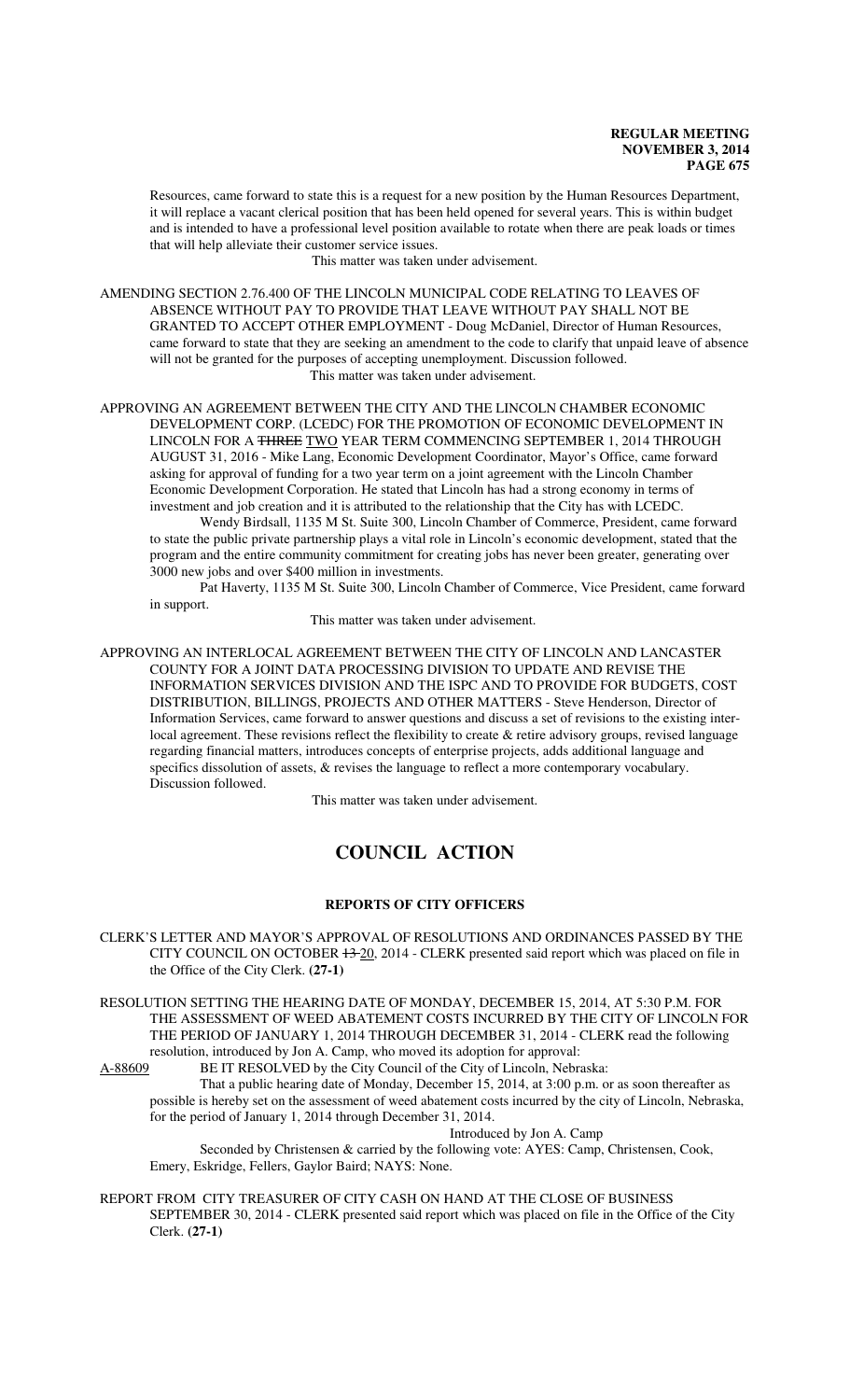#### **PETITIONS & COMMUNICATIONS**

SETTING THE HEARING DATE OF MONDAY, NOVEMBER 17, 2014 AT 3:00 P.M. ON THE APPLICATION OF KURT & KRISTINE KONTOR DBA 501 BAR & GRILL TO ADD A CATERING LICENSE TO THEIR EXISTING CLASS C LIQUOR LICENSE AT 501 W A STREET - CLERK read the following resolution, introduced by Jon A. Camp, who moved its adoption:<br>A-88610 BE IT RESOLVED by the City Council, of the City of I

BE IT RESOLVED by the City Council, of the City of Lincoln, that a hearing date is hereby set for Monday, November 17, 2014 at 3:00 p.m. or as soon thereafter as possible in the City Council Chambers, County-City Building, 555 S. 10th St., Lincoln, NE for the application of Kurt & Kristine Kontor dba 501 Bar & Grill to add a Catering license to their existing Class C Liquor License located at 501 West A Street.

If the Police Dept. is unable to complete the investigation by said time, a new hearing date will be set.

Introduced by Jon A. Camp

Seconded by Christensen & carried by the following vote: AYES: Camp, Christensen, Cook, Emery, Eskridge, Fellers, Gaylor Baird; NAYS: None.

- SETTING THE HEARING DATE OF MONDAY, NOVEMBER 17, 2014 AT 3:00 P.M. FOR THE APPLICATION OF SOONERS OR LATER INC. DBA BUFFALO WILD WINGS FOR A CLASS I LIQUOR LICENSE LOCATED AT 8701 ANDERMATT DRIVE - CLERK read the following resolution, introduced by Jon A. Camp, who moved its adoption:
- A-88611 BE IT RESOLVED by the City Council, of the City of Lincoln, that a hearing date is hereby set for Monday, November 17, 2014 at 3:00 p.m. or as soon thereafter as possible in the City Council Chambers, County-City Building, 555 S. 10th St., Lincoln, NE for the application of Sooners or Later Inc. dba Buffalo Wild Wings for a Class I Liquor License located at 8701 Andermatt Drive. If the Police Dept. is unable to complete the investigation by said time, a new hearing date will be

set.

Introduced by Jon A. Camp

Seconded by Christensen & carried by the following vote: AYES: Camp, Christensen, Cook, Emery, Eskridge, Fellers, Gaylor Baird; NAYS: None.

SETTING THE HEARING DATE OF MONDAY, NOVEMBER 17, 2014 AT 3:00 P.M. FOR THE APPLICATION OF SCHMICK'S MARKET INC. DBA SCHMICK'S MARKET FOR A CLASS C LIQUOR LICENSE LOCATED AT 1340 WEST O STREET - CLERK read the following resolution, introduced by Jon A. Camp, who moved its adoption:

A-88612 BE IT RESOLVED by the City Council, of the City of Lincoln, that a hearing date is hereby set for Monday, November 17, 2014 at 3:00 p.m. or as soon thereafter as possible in the City Council Chambers, County-City Building, 555 S. 10th St., Lincoln, NE for the application of Schmick's Market Inc. dba Schmick's Market for a Class C Liquor License located at 1340 West O Street.

If the Police Dept. is unable to complete the investigation by said time, a new hearing date will be set.

Introduced by Jon A. Camp

Seconded by Christensen & carried by the following vote: AYES: Camp, Christensen, Cook, Emery, Eskridge, Fellers, Gaylor Baird; NAYS: None.

#### **PLACED ON FILE IN THE OFFICE OF THE CITY CLERK:**

Administrative Amendment 14059, to Use Permit No. 13011, Russwood Park, approved by the Planning Director on October 27, 2014, requested by Civil Design Group, to clarify the front yard setbacks and reconfigure the access on College Park Drive, on property generally located at N. 84<sup>th</sup> and O Streets. Administrative Amendment 14062, to Special Permit No. 1773, D & R Development Limited Landfill Permit, approved by the Planning Director on October 27, 2014, requested by E-S-P, to revise the site layout and grading and to reflect the new zoning and annexed area, on property generally located at S. 56<sup>th</sup> and W. O Streets.

Administrative Amendment 14067, to Special Permit No. 1813A, The Preserve on Antelope Creek Community Unit Plan, approved by the Planning Director on October 27, 2014, requested by Civil Design Group, to adjust the side yard setback for Lot 5, Block 4, from 7.5' to 5', on property generally located at 4541 Hawthorne Drive.

Administrative Amendment 14082, to Change of Zone No. 05085A, Fallbrook PUD, approved by the Planning Director on October 27, 2014, requested by Clark Enersen Partners, to amend the notes by adding that parking spaces on a driveway approach and garage may be counted towards required for multi-family, on property generally located at Tallgrass Parkway and West Alvo Road.

#### **LIQUOR RESOLUTIONS**

MANAGER APPLICATION OF CHAD C. PARKER FOR SAM'S WEST, INC. DBA SAM'S CLUB 6413 AT 4900 N. 27TH STREET - CLERK read the following resolution, introduced by Jon A. Camp, who moved its adoption for approval: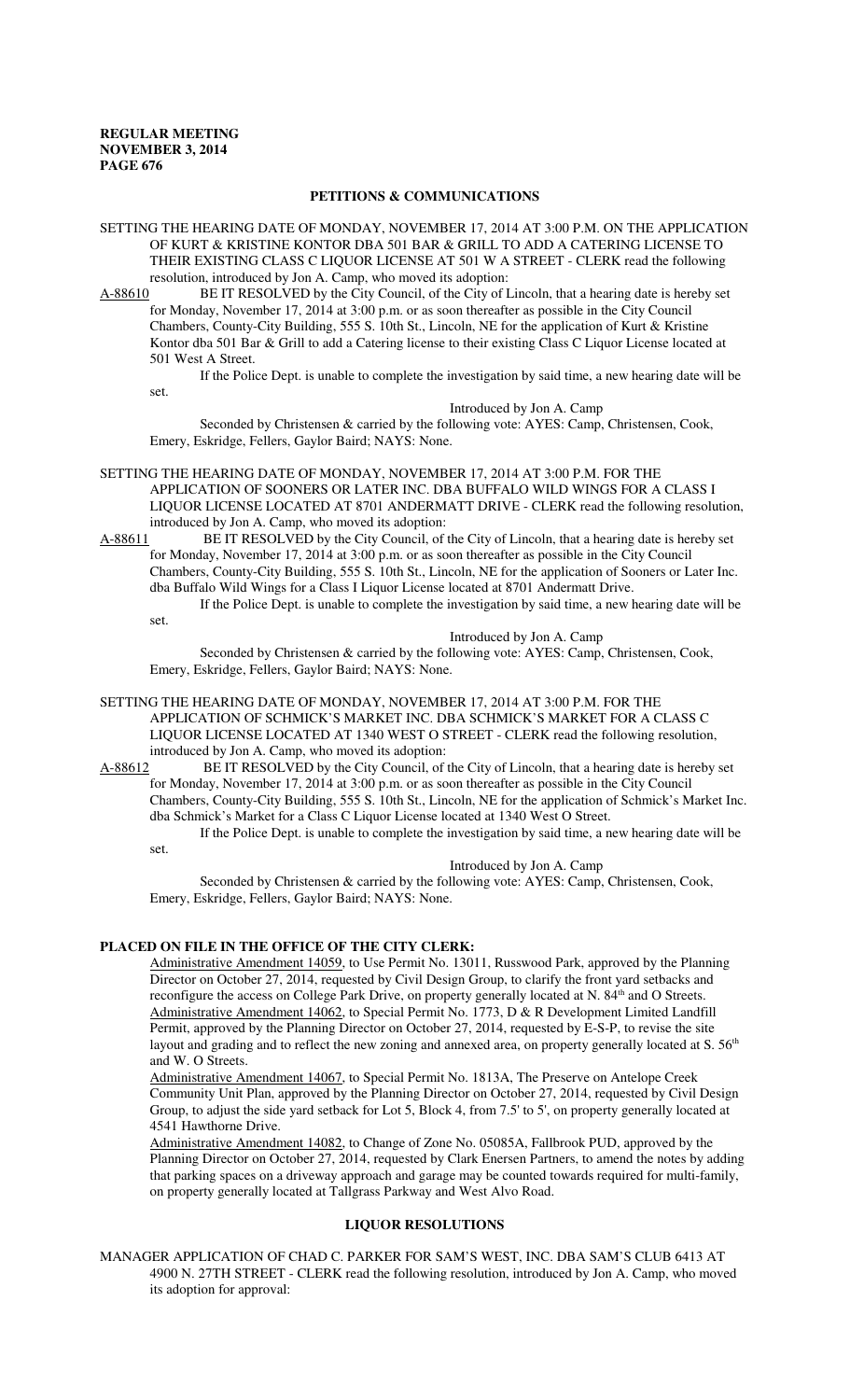A-88613 WHEREAS, Sam's West, Inc. dba Sam's Club 6413 located at 4900 N. 27th Street, Lincoln, Nebraska has been approved for a Retail Class "C" liquor license, and now requests that Chad C. Parker be named manager;

WHEREAS, Chad C. Parker appears to be a fit and proper person to manage said business. NOW, THEREFORE, BE IT RESOLVED by the City Council of the City of Lincoln, Nebraska: That after hearing duly had as required by law, consideration of the facts of this application, the Nebraska Liquor Control Act, and the pertinent City ordinances, the City Council recommends that Chad C. Parker be approved as manager of this business for said licensee. The City Clerk is directed to transmit a copy of this resolution to the Nebraska Liquor Control Commission.

Introduced by Jon A. Camp Seconded by Christensen & carried by the following vote: AYES: Camp, Christensen, Cook, Emery, Eskridge, Fellers, Gaylor Baird; NAYS: None.

MANAGER APPLICATION OF MARVIN G. SCHUMACHER FOR SAM'S WEST, INC. DBA SAM'S CLUB #4873 AT 8480 ANDERMATT DRIVE - CLERK read the following resolution, introduced by Jon A. Camp, who moved its adoption for approval:

A-88614 WHEREAS, Sam's West, Inc. dba Sam's Club 4873 located at 8480 Andermatt Drive, Lincoln, Nebraska has been approved for a Retail Class "C" liquor license, and now requests that Marvin G. Schumacher be named manager;

WHEREAS, Marvin G. Schumacher appears to be a fit and proper person to manage said business. NOW, THEREFORE, BE IT RESOLVED by the City Council of the City of Lincoln, Nebraska: That after hearing duly had as required by law, consideration of the facts of this application, the Nebraska Liquor Control Act, and the pertinent City ordinances, the City Council recommends that Marvin G. Schumacher be approved as manager of this business for said licensee. The City Clerk is directed to transmit a copy of this resolution to the Nebraska Liquor Control Commission.

Introduced by Jon A. Camp

Seconded by Christensen & carried by the following vote: AYES: Camp, Christensen, Cook, Emery, Eskridge, Fellers, Gaylor Baird; NAYS: None.

APPLICATION OF RUPERT ENTERPRISES LLC DBA T'S STOP & SHOP FOR A CLASS B LIQUOR LICENSE AT 2801 O STREET - CLERK read the following resolution, introduced by Jon A. Camp, who moved its adoption for approval:

A-88615 BE IT RESOLVED by the City Council of the City of Lincoln, Nebraska:

That after hearing duly had as required by law, consideration of the facts of this application, the Nebraska Liquor Control Act, and the pertinent City ordinances, the City Council recommends that the application of Rupert Enterprises LLC dba T's Stop & Shop for a Class "B" liquor license at 2801 O Street, Lincoln, Nebraska, for the license period ending April 30, 2015, be approved with the condition that:

1. Applicant must successfully complete the responsible beverage server training course required by Section 5.04.035 of the Lincoln Municipal Code within 30 days of approval of this resolution. 2. All employees must possess a valid Responsible Beverage Server/Seller Permit as

required by Section 5.04.124 of the Lincoln Municipal Code. 3. The premises must comply in every respect with all city and state regulations.

The City Clerk is directed to transmit a copy of this resolution to the Nebraska Liquor Control Commission.

Introduced by Jon A. Camp

Seconded by Christensen & carried by the following vote: AYES: Camp, Christensen, Cook, Emery, Eskridge, Fellers, Gaylor Baird; NAYS: None.

#### MANAGER APPLICATION OF TERRANCE T. RUPERT FOR RUPERT ENTERPRISES LLC DBA T'S STOP & SHOP AT 2801 O STREET - CLERK read the following resolution, introduced by Jon A. Camp, who moved its adoption for approval:

A-88616 WHEREAS, Rupert Enterprises LLC dba T's Stop & Shop located at 2801 O Street, Lincoln, Nebraska has been approved for a Retail Class "B" liquor license, and now requests that Terrance T. Rupert

be named manager;

WHEREAS, Terrance T. Rupert appears to be a fit and proper person to manage said business. NOW, THEREFORE, BE IT RESOLVED by the City Council of the City of Lincoln, Nebraska: That after hearing duly had as required by law, consideration of the facts of this application, the

Nebraska Liquor Control Act, and the pertinent City ordinances, the City Council recommends that Terrance T. Rupert be approved as manager of this business for said licensee. The City Clerk is directed to transmit a copy of this resolution to the Nebraska Liquor Control Commission.

Introduced by Jon A. Camp

Seconded by Christensen & carried by the following vote: AYES: Camp, Christensen, Cook, Emery, Eskridge, Fellers, Gaylor Baird; NAYS: None.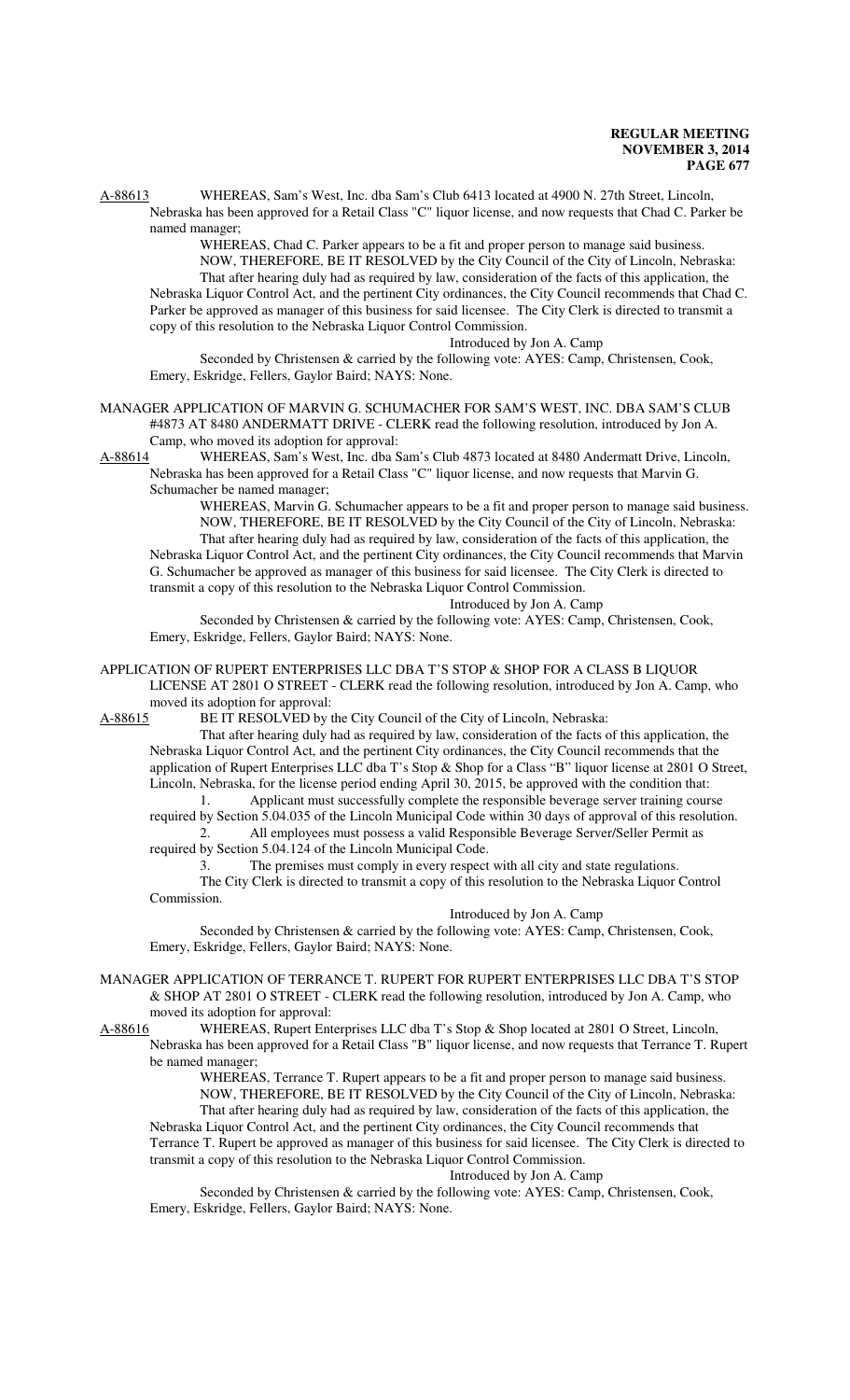MANAGER APPLICATION OF CHRISTEEN M. JACKSON FOR HCF TACO CO. #1 DBA FUZZY'S TACO SHOP AT 1442 O STREET - PRIOR to reading:

CAMP Moved to continue Public Hearing & Action for two weeks to November 17, 2014.

Seconded by Fellers & carried by the following vote: AYES: Camp, Christensen, Cook, Emery, Eskridge, Fellers, Gaylor Baird; NAYS: None.

APPLICATION OF JANELLI SANCHEZ VARGAS DBA CIELITO LINDO FOR A CLASS I LIQUOR LICENSE AT 100 N. 1ST STREET, SUITE 1 - CLERK read the following resolution, introduced by Jon A. Camp, who moved its adoption for approval:

A-88618 BE IT RESOLVED by the City Council of the City of Lincoln, Nebraska:

That after hearing duly had as required by law, consideration of the facts of this application, the Nebraska Liquor Control Act, and the pertinent City ordinances, the City Council recommends that the application of Janelli Sanchez Vargas dba Cielito Lindo for a Class "I" liquor license at 100 N. 1st Street, Suite 1, Lincoln, Nebraska, for the license period ending April 30, 2015, be approved with the condition that:

1. Applicant must successfully complete the responsible beverage server training course required by Section 5.04.035 of the Lincoln Municipal Code within 30 days of approval of this resolution. 2. All employees must possess a valid Responsible Beverage Server/Seller Permit as

required by Section 5.04.124 of the Lincoln Municipal Code.

3. The premises must comply in every respect with all city and state regulations.

The City Clerk is directed to transmit a copy of this resolution to the Nebraska Liquor Control Commission.

Introduced by Jon A. Camp Seconded by Christensen & carried by the following vote: AYES: Camp, Christensen, Cook, Emery, Eskridge, Fellers, Gaylor Baird; NAYS: None.

#### APPLICATION OF MG ENTERPRISES LLC DBA THE ALLEY FOR A CLASS C LIQUOR LICENSE AT 1031 M STREET - CLERK read the following resolution, introduced by Jon A. Camp, who moved its adoption for denial:

A-88618 BE IT RESOLVED by the City Council of the City of Lincoln, Nebraska:

That after hearing duly had as required by law, consideration of the facts of this application, the Nebraska Liquor Control Act, pertinent City ordinances, and the following:

a. If the applicant is of a class of person to whom no license can be issued.

- b. If the existing population of the City of Lincoln and the projected population growth of the City of Lincoln and within the area to be served are adequate to support the proposed license.
- c. If the issuance of the license would be compatible with the nature of the neighborhood or community.
- d. If existing licenses with similar privileges adequately serve the area.
- e. If there are any existing motor vehicle and/or pedestrian traffic flow issues in the area or if this application would cause motor vehicle and/or pedestrian traffic flow issues.
- f. If there is an adequate number of existing law enforcement officers in the area.
- g. If there are zoning and/or distance restrictions that prevent the issuance of a license.
- h. If there are sanitation and/or sanitary conditions on or about the area.
- i. If a citizens' protest has been made.

The City Council recommends to the Nebraska Liquor Control Commission that the application of MG Enterprises LLC dba The Alley for a Class "C" liquor license at 1031 M Street, Lincoln, Nebraska, be denied. The City Council has determined that the application should be denied for one or more of the following reasons:

- a. The applicant is unfit, unwilling, and/or unable to properly provide the service proposed within the City of Lincoln.
- b. The applicant cannot conform to all provisions and requirements of and rules and regulations adopted pursuant to the Nebraska Liquor Control Act and/or pertinent City ordinances.
- c. The applicant has not demonstrated that the type of management and control to be exercised over the premises described in the application will be sufficient to insure that the licensed business can conform to all provisions and requirements of and rules and regulations adopted pursuant to the Nebraska Liquor Control Act, and pertinent City ordinances.
- d. The applicant has not demonstrated that the issuance of the license is or will be required by the present or future public convenience and necessity.

BE IT FURTHER RESOLVED that the City Clerk is directed to transmit a copy of this resolution to the Nebraska Liquor Control Commission.

## Introduced by Jon A. Camp

Seconded by Christensen & carried by the following vote: AYES: Camp, Christensen, Cook, Emery, Eskridge, Fellers, Gaylor Baird; NAYS: None.

MANAGER APPLICATION OF MATTHEW G. MOORE FOR MG ENTERPRISES LLC DBA THE ALLEY AT 1031 M STREET - CLERK read the following resolution, introduced by Jon A. Camp, who moved its adoption for denial: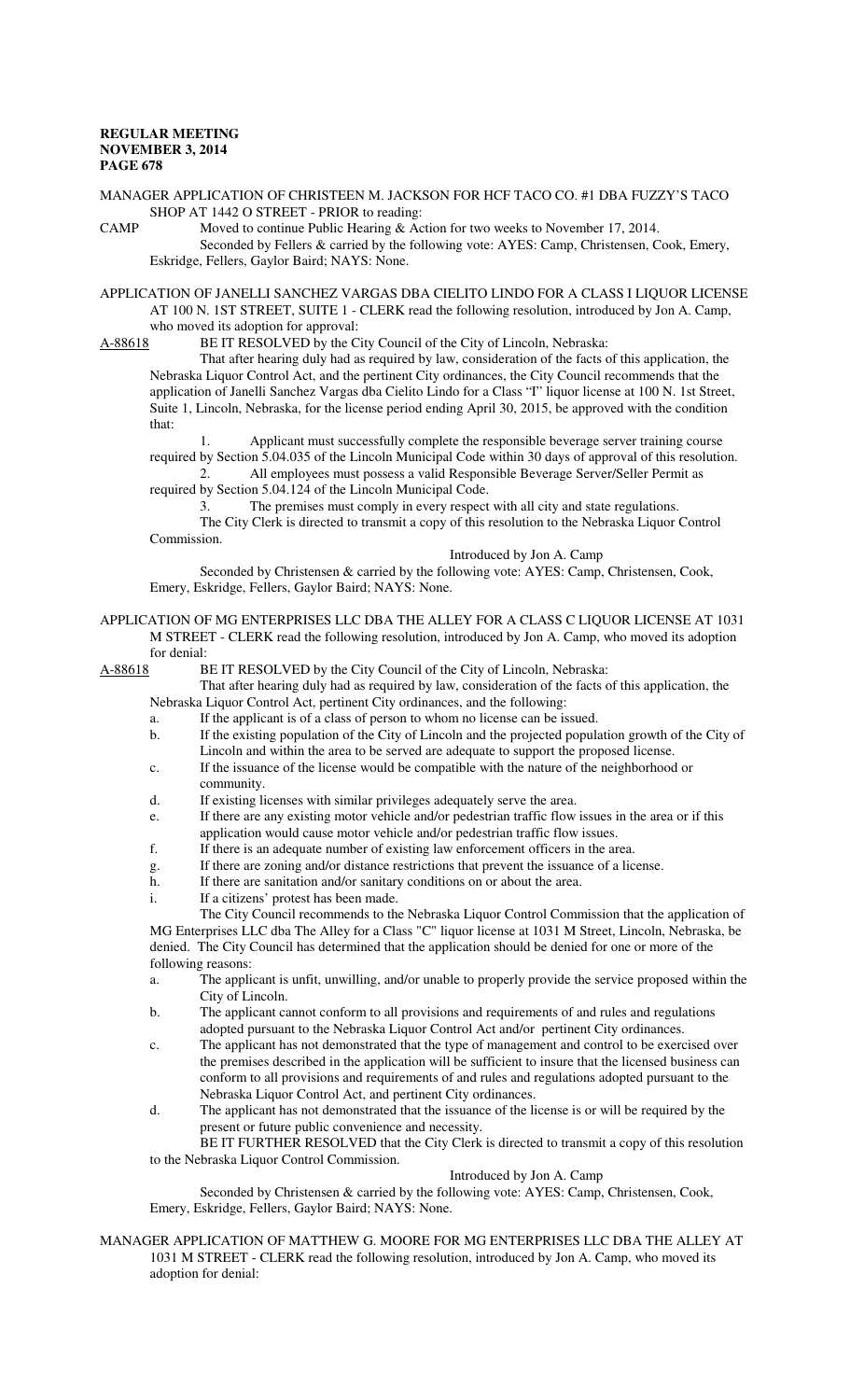A-88619 WHEREAS, MG Enterprises LLC dba The Alley located at 1031 M Street, Lincoln, Nebraska requests that Matthew G. Moore be named manager of its facility in accordance with its application for a liquor license.

NOW, THEREFORE, BE IT RESOLVED by the City Council of the City of Lincoln, Nebraska: That after hearing duly had as required by law, consideration of the facts of this application, the Nebraska Liquor Control Act, and the pertinent City ordinances, the City Council recommends to the Nebraska Liquor Commission that Matthew G. Moore be denied as manager of this business for said licensee. The City Council has determined that the application should be denied for one or more of the following reasons:

- a. City Council's recommendation for denial of the requested license, if applicable.
- b. The applicant is unfit, unwilling, and/or unable to properly provide the service proposed within the City of Lincoln.

c. The applicant cannot conform to all provisions and requirements of and rules and regulations adopted pursuant to the Nebraska Liquor Control Act and/or pertinent City ordinances.

d. The applicant has not demonstrated that the type of management and control to be exercised over the premises described in the application will be sufficient to insure that the licensed business can conform to all provisions and requirements of and rules and regulations adopted pursuant to the Nebraska Liquor Control Act, and pertinent City ordinances.

The City Clerk is directed to transmit a copy of this resolution to the Nebraska Liquor Control Commission.

#### Introduced by Jon A. Camp

Seconded by Christensen & carried by the following vote: AYES: Camp, Christensen, Cook, Emery, Eskridge, Fellers, Gaylor Baird; NAYS: None.

APPLICATION OF MLOGIC HOLDINGS LLC DBA TILTED KILT PUB & EATER TO EXPAND ITS CLASS I LIQUOR LICENSE TO ADD AN OUTDOOR AREA FOR A NEW LICENSE DESCRIPTION AS A ONE STORY BUILDING APPROXIMATELY 72 FEET BY 79 FEET INCLUDING AN OUTDOOR AREA APPROXIMATELY 37 FEET BY 47 FEET AT 6100 O STREET - CLERK read the following resolution, introduced by Jon A. Camp, who moved its adoption for approval:

A-88620 That after hearing duly had as required by law, consideration of the facts of this application, the Nebraska Liquor Control Act, and the pertinent City ordinances, the City Council recommends that the application of Mlogic Holdings LLC dba Tilted Kilt Pub & Eatery to expand its Class I licensed premises by the addition of an outdoor area for a new license description as a one story building approximately 72 feet by 79 feet including an outdoor area measuring approximately 37 feet by 47 feet at 6100 O Street, Lincoln, Nebraska, be approved with the condition that the premises complies in every respect with all City and State regulations.

BE IT FURTHER RESOLVED that the City Clerk is directed to transmit a copy of this resolution to the Nebraska Liquor Control Commission.

Introduced by Jon A. Camp

Seconded by Christensen & carried by the following vote: AYES: Camp, Christensen, Cook, Emery, Eskridge, Fellers, Gaylor Baird; NAYS: None.

## **ORDINANCES - 2ND READING & RELATED RESOLUTIONS (as required)**

TEXT AMENDMENT 14007 - AMENDING TITLE 27 OF THE LINCOLN MUNICIPAL CODE TO (1) CORRECT ERRORS MADE IN PREVIOUS TEXT AMENDMENTS AND TO CLARIFY EXISTING LANGUAGE WITHOUT CHANGING THE INTENT OF THE LANGUAGE BY AMENDING SECTION 27.02.200 TO CLARIFY THE DEFINITION OF "STORY" TO PROVIDE FOR A MORE CLEAR UNDERSTANDING OF WHERE THE FIRST STORY OF A STRUCTURE BEGINS; AMENDING SECTION 27.06.160 RELATING TO THE MAJOR ENTERTAINMENT AND EVENT USE GROUP TO PROVIDE GUIDANCE AS TO WHEN A VENUE SHOULD BE CLASSIFIED AS "MAJOR EVENT ENTERTAINMENT," E.G. 500 SEATS OR MORE; AMENDING SECTION 27.06.170 BY AMENDING THE USE GROUP TABLE TO DESIGNATE CABINET SHOPS AND STORES AS A CONDITIONAL USE IN THE H-2 ZONING DISTRICT; AMENDING SECTIONS 27.61.040 AND 27.61.050 TO ADD "OR THIS CHAPTER" AS A REFERENCE TO CLARIFY WHAT METHODS CAN BE USED TO STRUCTURALLY ALTER, RECONSTRUCT, OR RESTORE A NONCONFORMING STRUCTURE; AMENDING SECTION 27.67.066 TO UPDATE PARKING FOR H-3 USES TO REFLECT SPECIFIC USES THAT WERE ALLOCATED A PARKING REDUCTION PRIOR TO USE GROUPS APPROVAL; AMENDING SECTION 27.69.030 GENERAL PROVISIONS FOR SIGNS TO CLARIFY THAT ROOF SIGNS ARE PERMITTED BUT ARE REGULATED UNDER SECTION 27.69.310, TO REQUIRE A CERTAIN SPACING BETWEEN THE LOCATION OF ANY SIGN AND AN ABUTTING RESIDENTIAL PREMISES LOCATED IN A RESIDENTIAL DISTRICT, AND TO CLARIFY THAT IN ALL ZONING DISTRICTS, EXCEPT FOR THE O-1, O-2, AND R-T DISTRICTS, MORE THAN ONE SIGN PER ARCHITECTURAL ELEVATION PER BUILDING IS ALLOWED, PROVIDED THAT THE TOTAL SIGN AREA OF SUCH WALL SIGNS SHALL NOT EXCEED 30% PER ARCHITECTURAL ELEVATION AND NO WALL SIGN SHALL EXCEED 500 SQUARE FEET IN SIGN AREA; AMENDING SECTION 27.69.240 TO CLARIFY THAT MENU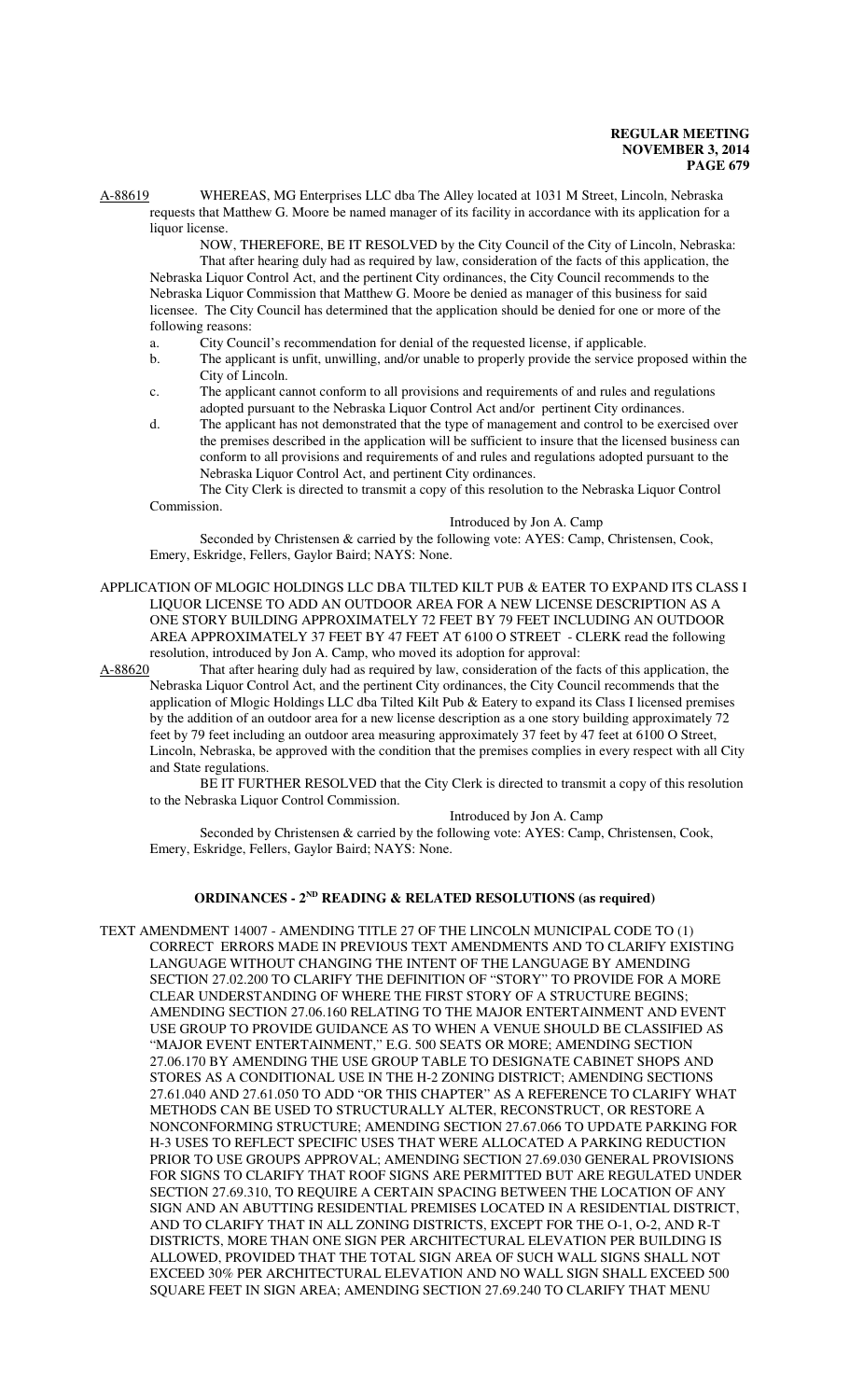BOARDS, ALTHOUGH A TYPE OF FREESTANDING SIGN, HAVE THEIR OWN REGULATIONS; AMENDING SECTION 27.69.290 TO CLARIFY THAT WINDOW SIGNS ARE NOT COUNTED TOWARD THE ALLOCATED PERCENTAGE OF WALL SIGNAGE; AMENDING SECTION 27.69.310 TO INSERT LANGUAGE NEEDED FOR CONSISTENCY BETWEEN THIS SECTION AND SECTION 27.69.030; AMENDING SECTION 27.72.180 TO PROVIDE THAT A COMMERCIAL USE ABUTTING A RESIDENTIAL DISTRICT DOES NOT NEED TO COMPLY WITH THE RESIDENTIAL DISTRICT PROVISIONS IF THE ADJACENT LAND IN THE RESIDENTIAL DISTRICT MAY BE USED FOR A COMMERCIAL USE UNDER A PUD; AND (2) TO MODIFY APPEAL PROCEDURES TO CONSISTENTLY INCLUDE ANY COUNCIL MEMBER OR MAYOR AMONG THE LISTED PERSONS WHO HAVE THE RIGHT TO APPEAL THE APPLICABLE ORDER, APPROVAL, DISAPPROVAL, OR OTHER DECISION BY AMENDING SECTIONS 27.56.140, 27.57.180, 27.62.150, 27.63.025, 27.64.010, 27.69.030, 27.72.190, AND 27.81.021. - CLERK read an ordinance, introduced by Carl Eskridge, amending Title 27 of the Lincoln Municipal Code to (1) correct errors made in previous text amendments and to clarify existing language without changing the intent of the language by amending Section 27.02.200 to clarify the definition of "story" to provide for a more clear understanding of where the first story of a structure begins; amending Section 27.06.160 relating to the Major Entertainment and Event Use Group to provide guidance as to when a venue should be classified as "major event entertainment," e.g. 500 seats or more; amending Section 27.06.170 by amending the Use Group Table to designate Cabinet Shops and Stores as a conditional use in the H-2 zoning district; amending Sections 27.61.040 and 27.61.050 to add "or this Chapter" as a reference to clarify what methods can be used to structurally alter, reconstruct, or restore a nonconforming structure; amending Section 27.67.066 to update parking for H-3 uses to reflect specific uses that were allocated a parking reduction prior to Use Groups approval; amending Section 27.69.030 general provisions for signs to clarify that roof signs are permitted but are regulated under Section 27.69.310, to require a certain spacing between the location of any sign and an abutting residential premises located in a residential district, and to clarify that in all zoning districts, except for the O-1, O-2, and R-T districts, more than one sign per architectural elevation per building is allowed, provided that the total sign area of such wall signs shall not exceed 30% per architectural elevation and no wall sign shall exceed 500 square feet in sign area; amending Section 27.69.240 to clarify that menu boards, although a type of freestanding sign, have their own regulations; amending Section 27.69.290 to clarify that window signs are not counted toward the allocated percentage of wall signage; amending Section 27.69.310 to insert language needed for consistency between this section and Section 27.69.030; amending Section 27.72.180 to provide that a commercial use abutting a residential district does not need to comply with the residential district provisions if the adjacent land in the residential district may be used for a commercial use under a PUD; and (2) to modify appeal procedures to consistently include any council member or mayor among the listed persons who have the right to appeal the applicable order, approval, disapproval, or other decision by amending Sections 27.56.140, 27.57.180, 27.62.150, 27.63.025, 27.64.010, 27.69.030, 27.72.190, and 27.81.021; and repealing Sections 27.02.200, 27.06.160, 27.06.170, 27.56.140, 27.57.180, 27.61.040, 27.61.050, 27.62.150, 27.63.025, 27.64.010, 27.67.066, 27.69.030, 27.69.240, 27.69.290, 27.69.310, 27.72.180, 27.72.190, and 27.81.021 of the Lincoln Municipal Code as hitherto existing, the second time.

- AMENDING THE PAY SCHEDULE FOR THE EMPLOYEE GROUP WHOSE CLASSIFICATIONS ARE ASSIGNED TO THE PAY RANGE PREFIXED BY THE LETTER "C" TO CHANGE THE PAY RANGE OF UTILITY SUPERVISOR FROM C26 TO C28 - CLERK read an ordinance, introduced by Carl Eskridge, amending Ordinance No. 19905 passed August 12, 2013, relating to the schedules of pay ranges for employees of the City of Lincoln whose classifications are assigned to the pay range which is prefixed by the letter "C," by changing the pay range for the job classification "Utility Supervisor" from  $C26$  to  $C28$ , the second time.
- AMENDING THE PAY SCHEDULE FOR THE EMPLOYEE GROUP WHOSE CLASSIFICATIONS ARE ASSIGNED TO THE PAY RANGE PREFIXED BY THE LETTER "E" TO CREATE THE CLASSIFICATION OF HUMAN RESOURCES GENERALIST - CLERK read an ordinance, introduced by Carl Eskridge, amending Ordinance No. 20061 passed August 11, 2014, relating to the schedules of pay ranges for employees of the City of Lincoln whose classifications are assigned to a pay range which is prefixed by the letter "E," by creating the job classification of "Human Resources Generalist," the second time.
- AMENDING SECTION 2.76.400 OF THE LINCOLN MUNICIPAL CODE RELATING TO LEAVES OF ABSENCE WITHOUT PAY TO PROVIDE THAT LEAVE WITHOUT PAY SHALL NOT BE GRANTED TO ACCEPT OTHER EMPLOYMENT - CLERK read an ordinance, introduced by Carl Eskridge, amending Section 2.76.400 of the Lincoln Municipal Code relating to Leaves of Absence Without Pay to provide that leave without pay shall not be granted to accept other employment; and repealing Section 2.76.400 as hitherto existing, the second time.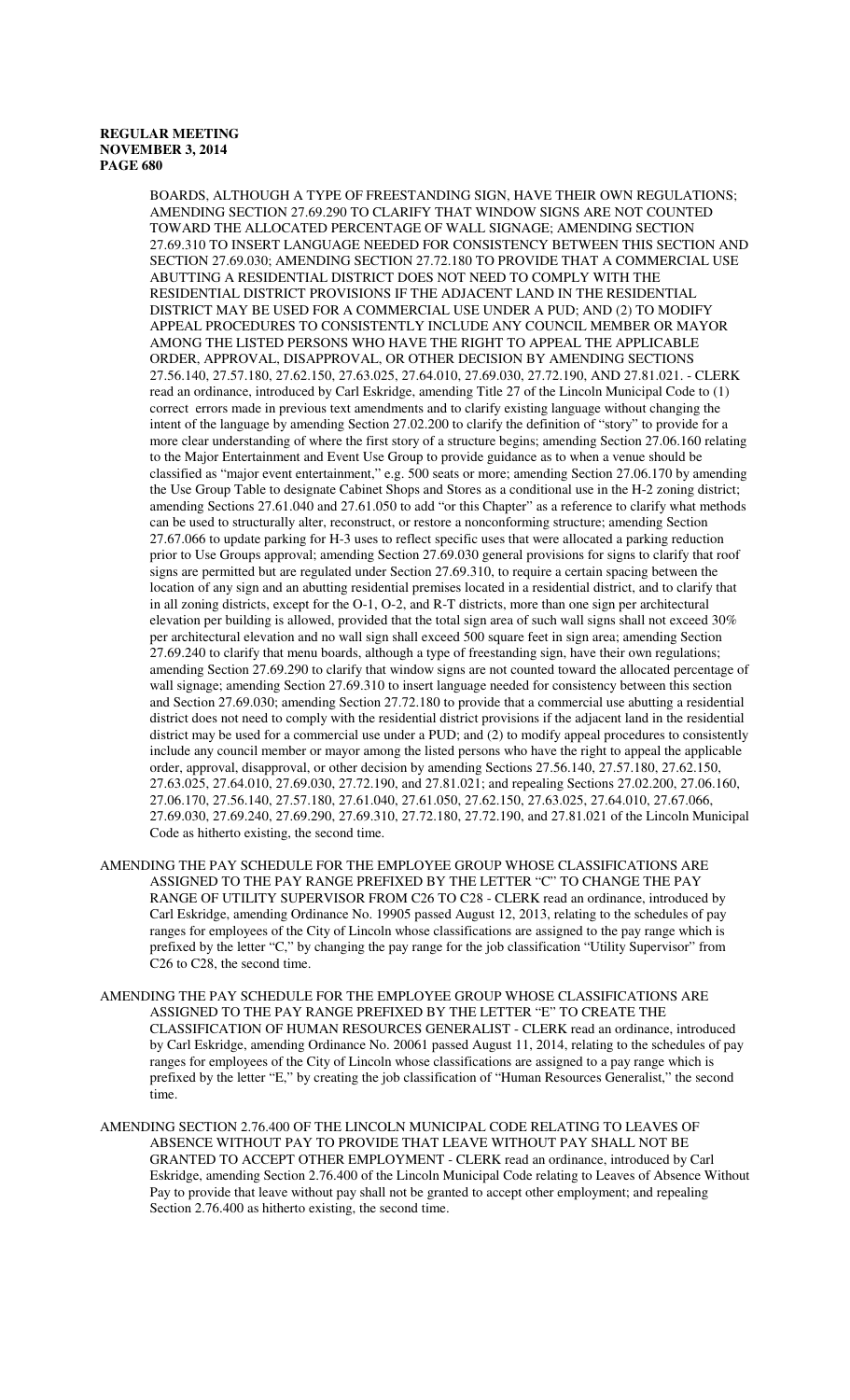#### **PUBLIC HEARING - RESOLUTIONS**

APPROVING AN AGREEMENT BETWEEN THE CITY AND THE LINCOLN CHAMBER ECONOMIC DEVELOPMENT CORP. (LCEDC) FOR THE PROMOTION OF ECONOMIC DEVELOPMENT IN LINCOLN FOR A THREE TWO YEAR TERM COMMENCING SEPTEMBER 1, 2014 THROUGH AUGUST 31, 2016 - CLERK read the following resolution, introduced by Leirion Gaylor Baird, who moved its adoption:

A-88621 BE IT RESOLVED by the City Council of the City of Lincoln, Nebraska:

That the Economic Development Agreement between the City of Lincoln and the Lincoln Chamber Economic Development Corporation (LCEDC) for the promotion of economic development in Lincoln, a copy of which is attached hereto, marked as Attachment "A" and made a part hereof by reference, is hereby approved and the Mayor is authorized to execute said Agreement on behalf of the City.

The City Clerk is directed to return one fully executed copy of said Agreement to the Lincoln Chamber Economic Development Corporation, 1135 M Street, Suite 200, Lincoln, NE 68508. Introduced by Leirion Gaylor Baird

Seconded by Fellers & carried on by the following vote: AYES: Camp, Christensen, Cook, Emery, Eskridge, Fellers, Gaylor Baird; NAYS: None.

APPROVING AN INTERLOCAL AGREEMENT BETWEEN THE CITY OF LINCOLN AND LANCASTER COUNTY FOR A JOINT DATA PROCESSING DIVISION TO UPDATE AND REVISE THE INFORMATION SERVICES DIVISION AND THE ISPC AND TO PROVIDE FOR BUDGETS, COST DISTRIBUTION, BILLINGS, BILLINGS, PROJECTS AND OTHER MATTERS - CLERK read the following resolution, introduced by Leirion Gaylor Baird, who moved its adoption:

A-88622 WHEREAS, the City of Lincoln and Lancaster County entered into an Agreement on August 20, 1992 establishing a joint Data Processing Division, which Agreement has been amended from time to time; and

WHEREAS, the parties desire to further revise and amend the Interlocal Agreement by entering into a new agreement re-establishing the Information Services Division and the Information Services Policy Committee and redefining the duties of such Committee; and

WHEREAS, the parties have prepared an Interlocal Agreement to provide for the same.

NOW, THEREFORE, BE IT RESOLVED by the City Council of the City of Lincoln, Nebraska: The attached Interlocal Agreement revising and re-establishing the Information Services Division and the ISPC and providing for budgets, cost distribution, billings, projects, and other matters, and superceding previous Interlocal Agreements as indicated in the Agreement is hereby approved and the Mayor is authorized to execute said Agreement on behalf of the City of Lincoln, Nebraska.

The City Clerk is directed to transmit one executed original of the Interlocal Agreement to the Clerk of Lancaster County for approval by the Lancaster County Board.

Introduced by Leirion Gaylor Baird

Seconded by Fellers & carried by the following vote: AYES: Camp, Christensen, Cook, Emery, Eskridge, Fellers, Gaylor Baird; NAYS: None.

#### **ORDINANCES - 3RD READING & RELATED RESOLUTIONS (as required)**

AMENDING SECTION 2.42.040 OF THE LINCOLN MUNICIPAL CODE RELATING TO THE DIVISIONS OF THE URBAN DEVELOPMENT DEPARTMENT TO RESTRICT THE AUTHORITY OF THE URBAN DEVELOPMENT DEPARTMENT BY REQUIRING THAT ANY ACQUISITION OF RESIDENTIAL PROPERTY HAVING VALUE EXCEEDING \$50,000.00 FOR WHICH THE SOURCE OF FUNDING IS COMMUNITY IMPROVEMENT FINANCING BE APPROVED BY RESOLUTION OF THE CITY COUNCIL - CLERK read an ordinance, introduced by Trent Fellers, amending Section 2.42.040 of the Lincoln Municipal Code relating to the Divisions of the Urban Development Department to restrict the authority of the Urban Development Department by requiring that any acquisition of residential property having value exceeding \$50,000.00 for which the source of funding is Community Improvement Financing be approved by resolution of the City Council; and repealing Section 2.42.040 as hitherto existing, the third time.

FELLERS Moved to pass ordinance as read.

Seconded by Christensen & carried by the following vote: AYES: Camp, Christensen, Cook, Emery, Eskridge, Fellers, Gaylor Baird; NAYS: None.

The ordinance, being numbered **#20105**, is recorded in Ordinance Book #209, Page .

AMENDING TITLE 1 OF THE LINCOLN MUNICIPAL CODE RELATING TO GENERAL PROVISIONS TO CREATE A NEW CHAPTER 1.30, SALE OF CITY REAL PROPERTY - CLERK read an ordinance, introduced by Trent Fellers, amending Title 1 of the Lincoln Municipal Code relating to General Provisions to create a new Chapter 1.30, Sale of City Real Property, the third time.<br>FELLERS Moved to pass ordinance as read.

Moved to pass ordinance as read.

Seconded by Christensen & carried by the following vote: AYES: Camp, Christensen, Cook, Emery, Eskridge, Fellers, Gaylor Baird; NAYS: None.

The ordinance, being numbered **#20106**, is recorded in Ordinance Book #209, Page .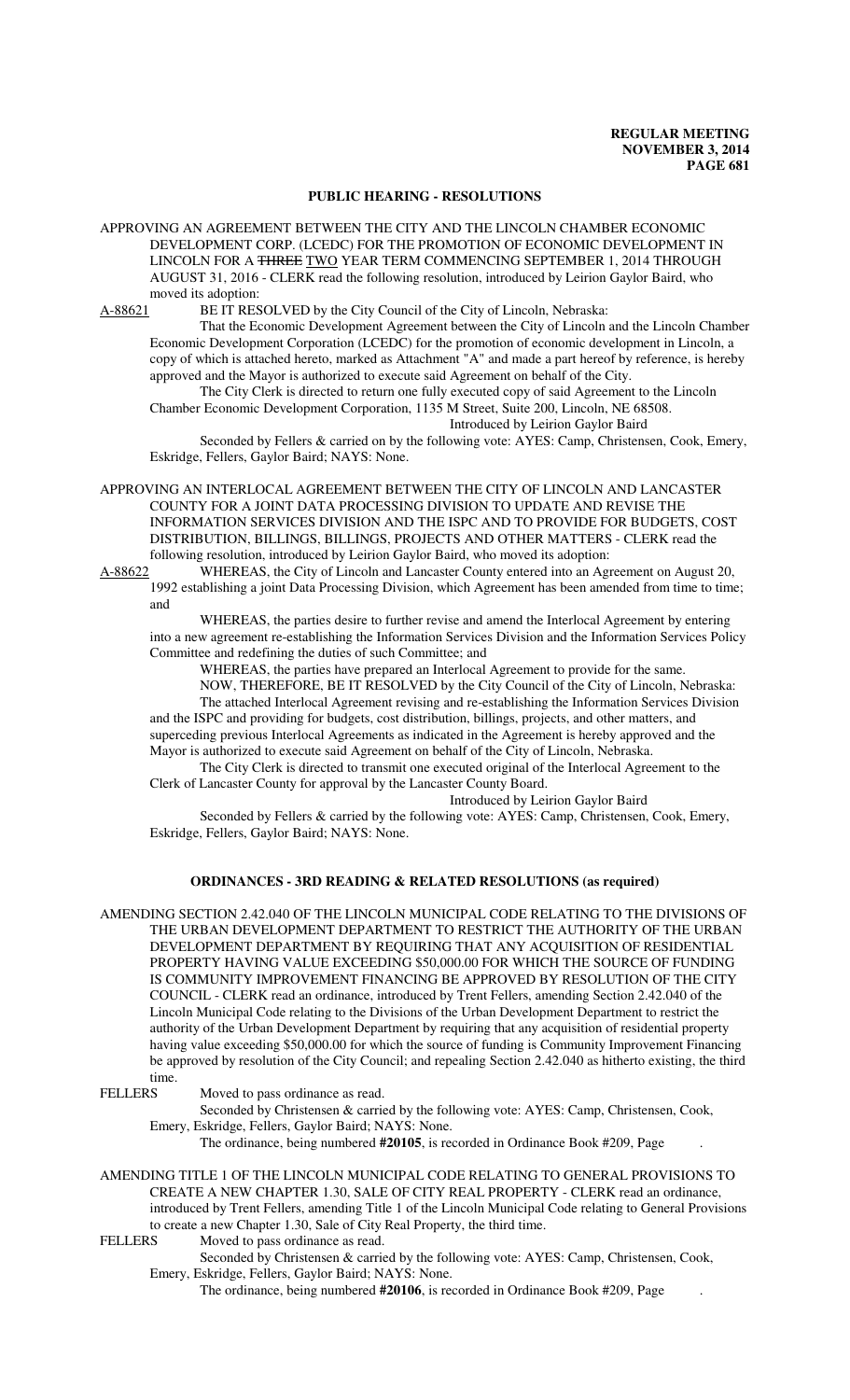TEXT AMENDMENT 14013 - AMENDING SECTION 27.63.160 OF THE LINCOLN MUNICIPAL CODE RELATING TO SPECIAL PERMITS FOR EXCAVATION AND STONE MILLING TO ALLOW STONE MILLING AS AN ACCESSORY USE TO AN EXCAVATION OPERATION AND TO ELIMINATE STONE MILLING AS A SEPARATE PERMITTED USE - CLERK read an ordinance, introduced by Trent Fellers, amending Section 27.63.160 of the Lincoln Municipal Code relating to Special Permits for Excavation and Stone Milling to allow stone milling as an accessory use to an excavation operation and to eliminate stone milling as a separate permitted use; and repealing Section 27.63.160 of the Lincoln Municipal Code as hitherto existing, the third time.<br>FELLERS Moved to pass ordinance as read.

Moved to pass ordinance as read.

Seconded by Christensen & carried by the following vote: AYES: Camp, Christensen, Cook, Emery, Eskridge, Fellers, Gaylor Baird; NAYS: None.

The ordinance, being numbered **#20107**, is recorded in Ordinance Book #209, Page .

### **ORDINANCES - 1ST READING & RELATED RESOLUTIONS (as required)**

- AUTHORIZING THE ISSUANCE OF TAX ALLOCATION BONDS WITH A TOTAL NOT TO EXCEED \$533,354.00 FOR THE CITY OF LINCOLN, SCHWARZ PAPER BUILDING REDEVELOPMENT PROJECT. (RELATED ITEMS: 14-142, 14R-270, 14R-271) (10/27/14 - INTRODUCTION DELAYED 1 WEEK TO 11/3/14) - CLERK read an ordinance introduced by Jon A. Camp, authorizing and providing for the issuance of City of Lincoln, Nebraska tax allocation bonds, notes or other obligations, in one or more taxable or tax-exempt series, in an aggregate principal amount not to exceed \$533,354 for the purpose of (1) paying the costs of acquiring, purchasing, constructing, reconstructing, improving, extending, rehabilitating, installing, equipping, furnishing and completing certain improvements within the city's Schwarz paper building redevelopment project area, including acquiring any real estate and/or interests in real estate in connection therewith, and (2) paying the costs of issuance thereof; prescribing the form and certain details of the bonds, notes or other obligations; pledging certain tax revenue and other revenue to the payment of the principal of and interest on the bonds, notes or other obligations as the same become due; limiting payment of the bonds, notes or other obligations to such tax revenues; creating and establishing funds and accounts; delegating, authorizing and directing the finance director to exercise his independent discretion and judgment in determining and finalizing certain terms and provisions of the bonds, notes or other obligations not specified herein; taking other actions and making other covenants and agreements in connection with the foregoing; and related matters., the first time.
- APPROVING THE SCHWARZ PAPER BUILDING REDEVELOPMENT AGREEMENT BETWEEN THE CITY OF LINCOLN AND CBLINC, LLC AND SCHWARZ PAPER COMPANY RELATING TO THE REDEVELOPMENT OF PROPERTY GENERALLY LOCATED AT 747 O STREET FOR COMMERCIAL AND RESIDENTIAL SPACE. (RELATED ITEMS: 14-142, 14R-270, 14R-271) (10/27/14 - INTRODUCTION DELAYED 1 WEEK TO 11/3/14)
- AMENDING THE FY 13/14 CIP TO AUTHORIZE AND APPROPRIATE \$533,354 IN TIF FUNDS FOR THE SCHWARZ PAPER BUILDING REDEVELOPMENT PROJECT ON PROPERTY GENERALLY LOCATED AT 747 O STREET. (RELATED ITEMS: 14-142, 14R-270, 14R-271) (10/27/14 - INTRODUCTION DELAYED 1 WEEK TO 11/3/14)

## **RESOLUTIONS - 1ST READING**

- COMP. PLAN CONFORMANCE NO. 14002 -- APPROVING AN AMENDMENT TO THE ANTELOPE VALLEY REDEVELOPMENT PLAN TO ADD THE "18TH & P MULTIFAMILY REDEVELOPMENT PROJECT" FOR THREE RESIDENTIAL BUILDINGS AND A MULTI-STORY PARKING GARAGE FACILITY ON PROPERTY GENERALLY LOCATED IN THE BLOCKS BOUNDED BY 17TH STREET, ANTELOPE VALLEY PARKWAY, O STREET AND Q STREET.
- APPOINTING JOHN (RUSTY) VANNEMAN TO THE COMMUNITY HEALTH ENDOWMENT BOARD FOR A TERM EXPIRING SEPTEMBER 1, 2017. *(CONSENT)*
- APPROVING SUPPLEMENT NO. 2 TO THE PRELIMINARY ENGINEERING SERVICES AGREEMENT BETWEEN THE CITY OF LINCOLN AND THE SCHEMMER ASSOCIATES, INC. FOR ADDITIONAL WORK NECESSARY TO COMPLETE THE FEDERAL AID PROJECT NO. HSIP-5227(7), CONTROL NO. 12944, AT NORTH 14TH STREET AND THE EAST BOUND OFF-RAMP TO U.S. HIGHWAY 6.
- APPROVING A UTILITY SERVICES AGREEMENT BETWEEN THE CITY OF LINCOLN AND LINCOLN ELECTRIC SYSTEM SETTING OUT THE VARIOUS DUTIES AND FEES IN CONNECTION WITH THE RELOCATION OF ELECTRICAL DISTRIBUTION FACILITIES FOR FEDERAL AID PROJECT HSIP-5205(1), CONTROL NO. 13147, AT THE INTERSECTION OF SOUTH CODDINGTON AVE. AND WEST VAN DORN STREET.